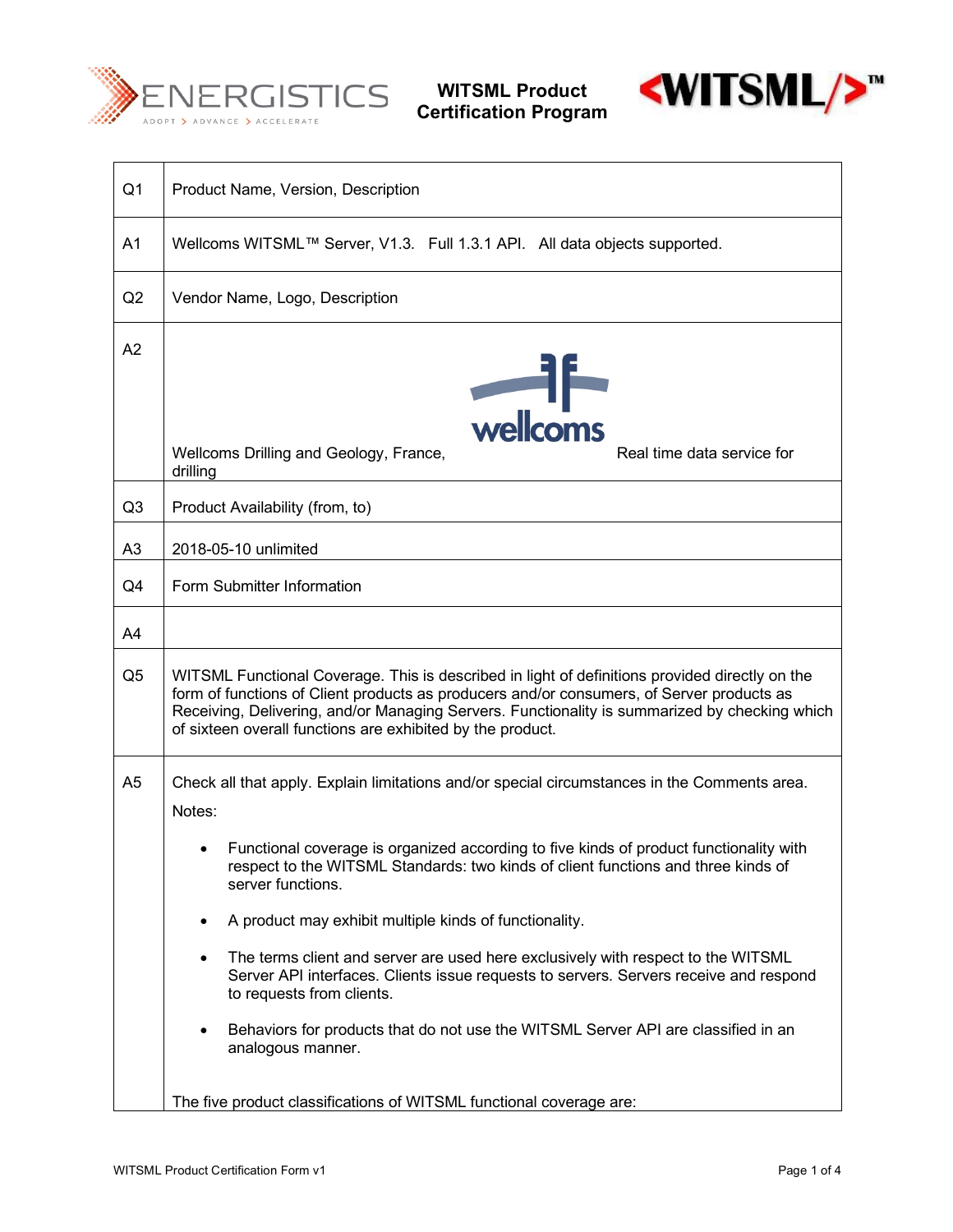|      | 1. WITSML Producer Client -- a product that generates or otherwise obtains data that is<br>formulated as WITSML object instances and sent to a WITSML Server to be<br>incorporated in that server's data population. Examples of such products include<br>products that pick up real-time data from sensor devices, format it, and send it to a<br>server; and products that extract data from data stores, format it, and send it to a<br>server. |
|------|----------------------------------------------------------------------------------------------------------------------------------------------------------------------------------------------------------------------------------------------------------------------------------------------------------------------------------------------------------------------------------------------------------------------------------------------------|
|      | 2. WITSML Consumer Client -- a product that issues requests for data as queries of<br>subscriptions to a WITSML Server and then receives data as query responses or<br>subscription publications. Examples of such products include products that acquire data<br>from a server, possibly reformat it, and delivery it to an application program or viewer<br>utility.                                                                             |
| 182. | Products the exhibit combined Producer and Consume Client functions may be<br>application programs that operate directly on a WITSML Server, such as a mudlogging<br>application or a pore pressure analysis application.                                                                                                                                                                                                                          |
|      | <b>Server Products</b>                                                                                                                                                                                                                                                                                                                                                                                                                             |
|      | 3. WITSML Receiving Server -- a product that performs WITSML Server functions in<br>general and, in particular, acquires data from external sources. Data acquisition may be<br>through WITSML API interfaces or other mechanisms.                                                                                                                                                                                                                 |
|      | 4. WITSML Delivering Server -- a product that performs WITSML Server functions in<br>general and, in particular, delivers data to external destinations. Data delivery may be<br>through WITSML API interfaces or other mechanisms.                                                                                                                                                                                                                |
| 5.   | WITSML Managing Server -- a product that performs WITSML Server functions in<br>general and, in particular, supports requests from authorized client applications to<br>augment (extend), modify, or delete (part or all) WITSML object instances.                                                                                                                                                                                                 |
| 3&4. | The general understanding and expectation is that a product characterized as a<br>WITSML Server supports both Receiving and Delivering Server functionality.                                                                                                                                                                                                                                                                                       |
|      | 3&4&5. The addition of Managing Server functionality allows a WITSML Server product to do<br>more than store and forward data, such as supporting data quality management client<br>applications that help ensure the integrity and quality of data content in a Server data<br>population.                                                                                                                                                        |
|      | <b>General Functions</b>                                                                                                                                                                                                                                                                                                                                                                                                                           |
|      | 6. Virtually all products associated with the WITSML Standards will issue and/or process<br>WITSML Server General Functions to determine the capabilities and version of a server<br>product.                                                                                                                                                                                                                                                      |
|      | 1. WITSML Producer Client A product that (generates and) sends WITSML object instances to<br>a destination process:                                                                                                                                                                                                                                                                                                                                |
|      | 1a [x] Sends to a WITSML Server using AddToStore interface<br>1b [ ] Otherwise                                                                                                                                                                                                                                                                                                                                                                     |
|      |                                                                                                                                                                                                                                                                                                                                                                                                                                                    |

┬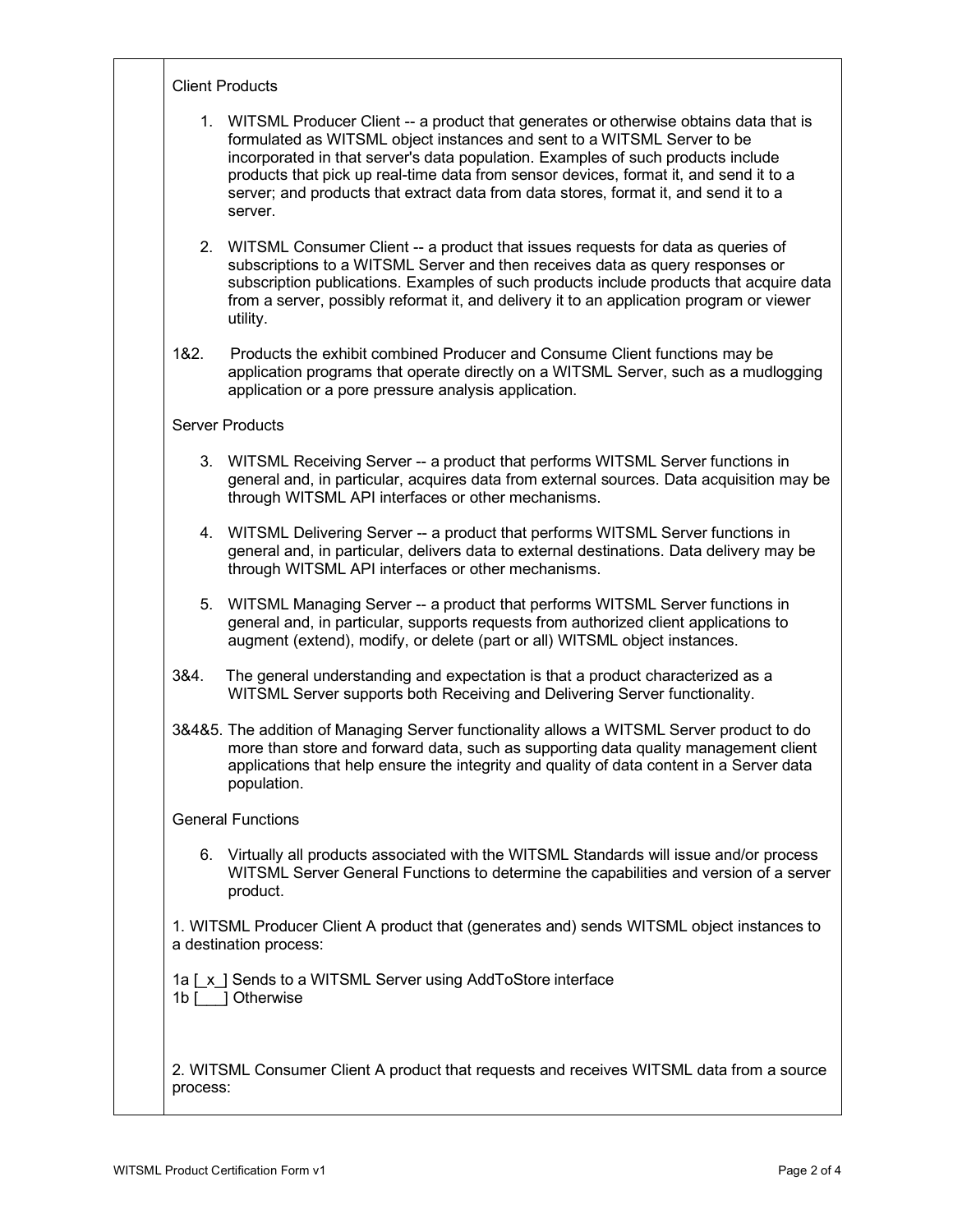|                | 2a [x ] Queries a WITSML Server using GetFromStore interface<br>2b [ ] Subscribes to a WITSML Server using Publish interface<br>$2c$ [<br>Otherwise                                                                                                                               |
|----------------|-----------------------------------------------------------------------------------------------------------------------------------------------------------------------------------------------------------------------------------------------------------------------------------|
|                | 3. WITSML Receiving Server A product that performs the WITSML Server interfaces and<br>receives data from source processes:                                                                                                                                                       |
|                | 3a [x] Receives WITSML object instances via AddToStore interface<br>3b [ ] Otherwise receives WITSML object instances<br>3c [ ] Receives non-WITSML form data treated as if it were WITSML<br>object instances or a virtual equivalent                                            |
|                | 4. WITSML Delivering Server A product that performs the WITSML Server interfaces and<br>delivers data to destination processes:                                                                                                                                                   |
|                | 4a [x] Delivers WITSML data in response to queries via GetFromStore<br>interface                                                                                                                                                                                                  |
|                | ] Publishes WITSML data in response to subscriptions via the Publish interface<br>4b [<br>1 Otherwise delivers WITSML data<br>4c [<br>4d [ ] Delivers non-WITSML form data derived from WITSML object<br>instances or a virtual equivalent                                        |
|                | 5. WITSML Managing Server A product that performs the WITSML Server interfaces and<br>manages (augments, changes, deletes portions, or deletes entirely) WITSML object instances<br>or a virtual equivalent:                                                                      |
|                | 5a [x] Processes modification requests via AddToStore,<br>UpdateInStore, DeleteFromStore interfaces<br>5b [ ] Otherwise processes modification requests                                                                                                                           |
|                | 6. WITSML General Functions A product that issues general WITSML Server interface requests<br>to a WITSML Server:                                                                                                                                                                 |
|                | 6a [x ] Issues GetVersion and/or GetCapabilities<br>A product that performs the general WITSML Server interfaces:<br>6b [x] Processes GetVersion and/or GetCapabilities                                                                                                           |
| Q <sub>6</sub> | WITSML Data Coverage. This is described by indicating for each of twenty types of data<br>whether the data is Delivered and/or Received by the product. Provision for additional data type<br>support is given. Special limitations between Functions and Data must be explained. |
| A <sub>6</sub> | Mark D for Deliver and R for Receive, as applicable. If all functions do not apply, note either<br>functions supported or functions not-supported, e.g. supported by 1a. Explain other limitations<br>or special cases in the Comments area.                                      |
|                | [DR] Realtime<br>[DR] Well<br>[DR] Wellbore<br>[DR] Log & WellLog<br>[DR] Trajectory & Traj. Stn.<br>[DR] Message<br>[DR] Mud Log<br>[DR] Rig<br>[DR] Survey Program<br>[DR] Target                                                                                               |